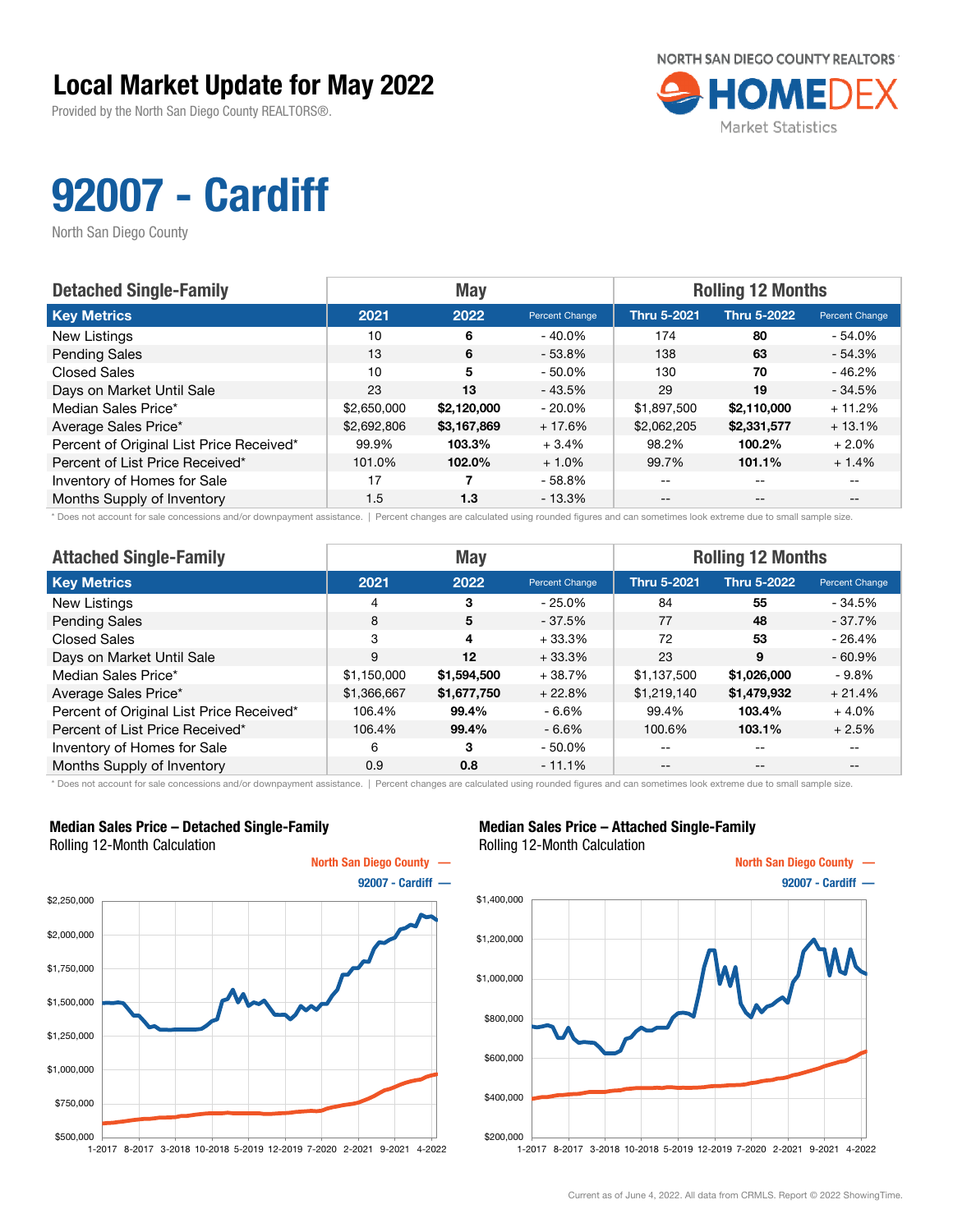Provided by the North San Diego County REALTORS®.



# 92008 - Carlsbad

North San Diego County

| <b>Detached Single-Family</b>            | <b>May</b>  |             |                | <b>Rolling 12 Months</b> |                    |                |  |
|------------------------------------------|-------------|-------------|----------------|--------------------------|--------------------|----------------|--|
| <b>Key Metrics</b>                       | 2021        | 2022        | Percent Change | <b>Thru 5-2021</b>       | <b>Thru 5-2022</b> | Percent Change |  |
| New Listings                             | 23          | 23          | $0.0\%$        | 360                      | 239                | - 33.6%        |  |
| <b>Pending Sales</b>                     | 23          | 16          | $-30.4%$       | 287                      | 216                | $-24.7%$       |  |
| <b>Closed Sales</b>                      | 19          | 9           | - 52.6%        | 274                      | 230                | $-16.1%$       |  |
| Days on Market Until Sale                | 11          | 9           | $-18.2%$       | 24                       | 18                 | $-25.0%$       |  |
| Median Sales Price*                      | \$1,335,000 | \$1,875,000 | $+40.4%$       | \$1,192,500              | \$1,505,000        | $+26.2%$       |  |
| Average Sales Price*                     | \$1,418,937 | \$2,020,000 | $+42.4%$       | \$1,394,289              | \$1,713,276        | $+22.9%$       |  |
| Percent of Original List Price Received* | 102.8%      | 107.9%      | $+5.0\%$       | 99.4%                    | 103.3%             | $+3.9\%$       |  |
| Percent of List Price Received*          | 103.3%      | 110.9%      | $+7.4%$        | 100.1%                   | 103.6%             | $+3.5%$        |  |
| Inventory of Homes for Sale              | 44          | 23          | - 47.7%        | $- -$                    | $-$                |                |  |
| Months Supply of Inventory               | 1.8         | 1.3         | $-27.8\%$      | $- -$                    | $- -$              |                |  |

\* Does not account for sale concessions and/or downpayment assistance. | Percent changes are calculated using rounded figures and can sometimes look extreme due to small sample size.

| <b>Attached Single-Family</b>            |           | <b>May</b>  |                | <b>Rolling 12 Months</b> |                    |                |  |
|------------------------------------------|-----------|-------------|----------------|--------------------------|--------------------|----------------|--|
| <b>Key Metrics</b>                       | 2021      | 2022        | Percent Change | <b>Thru 5-2021</b>       | <b>Thru 5-2022</b> | Percent Change |  |
| New Listings                             | 14        | 19          | $+35.7\%$      | 178                      | 166                | - 6.7%         |  |
| <b>Pending Sales</b>                     | 10        | 14          | $+40.0\%$      | 145                      | 139                | $-4.1%$        |  |
| <b>Closed Sales</b>                      | 12        | 11          | - 8.3%         | 151                      | 137                | - 9.3%         |  |
| Days on Market Until Sale                | 18        | 25          | $+38.9%$       | 43                       | 21                 | $-51.2\%$      |  |
| Median Sales Price*                      | \$808.750 | \$1,860,000 | $+130.0\%$     | \$779,000                | \$1,073,318        | $+37.8%$       |  |
| Average Sales Price*                     | \$756,519 | \$1,836,364 | $+142.7%$      | \$907,961                | \$1,316,529        | $+45.0%$       |  |
| Percent of Original List Price Received* | 103.6%    | 102.4%      | $-1.2%$        | 98.9%                    | 102.7%             | $+3.8\%$       |  |
| Percent of List Price Received*          | 104.2%    | 102.6%      | $-1.5%$        | 99.8%                    | 102.5%             | $+2.7%$        |  |
| Inventory of Homes for Sale              | 27        | 21          | $-22.2%$       | --                       | $- -$              |                |  |
| Months Supply of Inventory               | 2.2       | 1.8         | $-18.2%$       | --                       | $- -$              |                |  |

\* Does not account for sale concessions and/or downpayment assistance. | Percent changes are calculated using rounded figures and can sometimes look extreme due to small sample size.

### Median Sales Price – Detached Single-Family Rolling 12-Month Calculation



### Median Sales Price – Attached Single-Family Rolling 12-Month Calculation

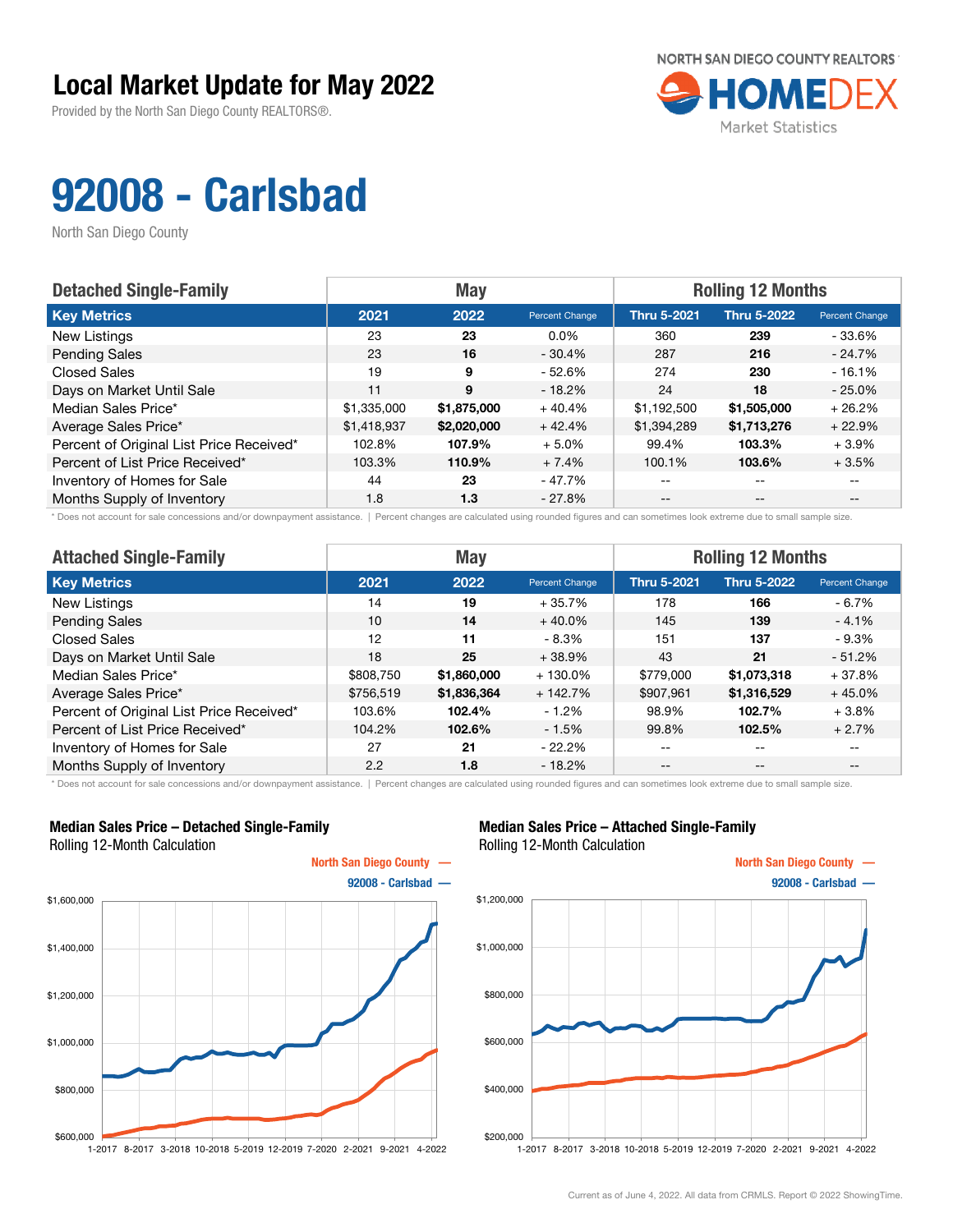Provided by the North San Diego County REALTORS®.



# 92009 - Carlsbad

North San Diego County

| <b>Detached Single-Family</b>            |             | <b>May</b>  |                | <b>Rolling 12 Months</b> |                    |                |  |
|------------------------------------------|-------------|-------------|----------------|--------------------------|--------------------|----------------|--|
| <b>Key Metrics</b>                       | 2021        | 2022        | Percent Change | <b>Thru 5-2021</b>       | <b>Thru 5-2022</b> | Percent Change |  |
| New Listings                             | 60          | 48          | $-20.0\%$      | 710                      | 468                | $-34.1%$       |  |
| <b>Pending Sales</b>                     | 63          | 29          | $-54.0\%$      | 655                      | 396                | $-39.5%$       |  |
| <b>Closed Sales</b>                      | 54          | 28          | $-48.1%$       | 646                      | 428                | - 33.7%        |  |
| Days on Market Until Sale                | 7           | 7           | $0.0\%$        | 17                       | 11                 | $-35.3%$       |  |
| Median Sales Price*                      | \$1,500,000 | \$1,915,000 | $+27.7%$       | \$1,245,000              | \$1,650,000        | $+32.5%$       |  |
| Average Sales Price*                     | \$1,579,879 | \$1,927,226 | $+22.0%$       | \$1,284,603              | \$1,735,837        | $+35.1%$       |  |
| Percent of Original List Price Received* | 107.7%      | 107.2%      | $-0.5%$        | 101.7%                   | 105.8%             | $+4.0%$        |  |
| Percent of List Price Received*          | 106.8%      | 106.1%      | $-0.7%$        | 101.8%                   | 105.7%             | $+3.8%$        |  |
| Inventory of Homes for Sale              | 67          | 40          | - 40.3%        | $- -$                    | $-$                |                |  |
| Months Supply of Inventory               | 1.2         | 1.2         | $0.0\%$        | $- -$                    | $- -$              |                |  |

\* Does not account for sale concessions and/or downpayment assistance. | Percent changes are calculated using rounded figures and can sometimes look extreme due to small sample size.

| <b>Attached Single-Family</b>            |           | <b>May</b> |                | <b>Rolling 12 Months</b> |                    |                |  |
|------------------------------------------|-----------|------------|----------------|--------------------------|--------------------|----------------|--|
| <b>Key Metrics</b>                       | 2021      | 2022       | Percent Change | <b>Thru 5-2021</b>       | <b>Thru 5-2022</b> | Percent Change |  |
| New Listings                             | 34        | 25         | $-26.5%$       | 360                      | 333                | - 7.5%         |  |
| <b>Pending Sales</b>                     | 29        | 24         | $-17.2%$       | 334                      | 311                | - 6.9%         |  |
| Closed Sales                             | 23        | 24         | $+4.3%$        | 333                      | 313                | - 6.0%         |  |
| Days on Market Until Sale                | 12        | 9          | $-25.0%$       | 23                       | 14                 | $-39.1%$       |  |
| Median Sales Price*                      | \$659.995 | \$810,000  | $+22.7%$       | \$559,000                | \$712,500          | $+27.5%$       |  |
| Average Sales Price*                     | \$685,072 | \$807,609  | $+17.9%$       | \$596,652                | \$759,839          | $+27.4%$       |  |
| Percent of Original List Price Received* | 104.4%    | 108.4%     | $+3.8%$        | 100.4%                   | 104.1%             | $+3.7%$        |  |
| Percent of List Price Received*          | 104.7%    | 107.7%     | $+2.9%$        | 100.7%                   | 103.8%             | $+3.1%$        |  |
| Inventory of Homes for Sale              | 40        | 22         | $-45.0%$       | --                       | $- -$              | --             |  |
| Months Supply of Inventory               | 1.4       | 0.8        | $-42.9%$       | $- -$                    | $- -$              | --             |  |

\* Does not account for sale concessions and/or downpayment assistance. | Percent changes are calculated using rounded figures and can sometimes look extreme due to small sample size.

### Median Sales Price – Detached Single-Family Rolling 12-Month Calculation



### Median Sales Price – Attached Single-Family Rolling 12-Month Calculation

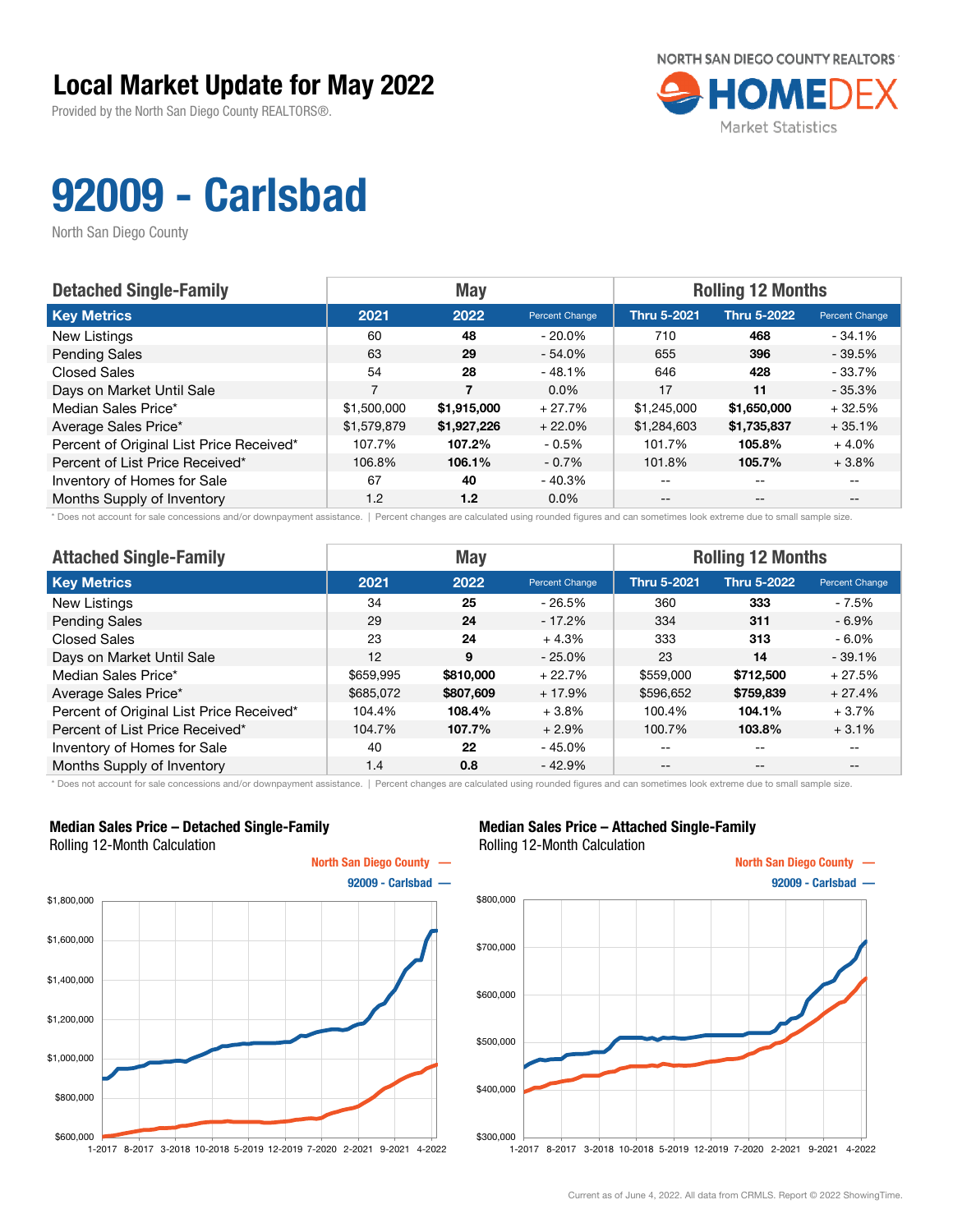Provided by the North San Diego County REALTORS®.



# 92010 - Carlsbad

North San Diego County

| <b>Detached Single-Family</b>            |             | <b>May</b>  |                | <b>Rolling 12 Months</b> |                    |                |  |
|------------------------------------------|-------------|-------------|----------------|--------------------------|--------------------|----------------|--|
| <b>Key Metrics</b>                       | 2021        | 2022        | Percent Change | <b>Thru 5-2021</b>       | <b>Thru 5-2022</b> | Percent Change |  |
| New Listings                             | 22          | 29          | $+31.8%$       | 191                      | 216                | $+13.1%$       |  |
| <b>Pending Sales</b>                     | 13          | 19          | $+46.2%$       | 171                      | 190                | $+11.1%$       |  |
| <b>Closed Sales</b>                      | 15          | 19          | $+26.7%$       | 187                      | 190                | $+1.6%$        |  |
| Days on Market Until Sale                | 11          | 6           | $-45.5%$       | 21                       | 11                 | - 47.6%        |  |
| Median Sales Price*                      | \$1,015,500 | \$1,325,000 | $+30.5%$       | \$899,000                | \$1,200,000        | $+33.5%$       |  |
| Average Sales Price*                     | \$933,233   | \$1,279,053 | $+37.1%$       | \$925,481                | \$1,172,756        | $+26.7%$       |  |
| Percent of Original List Price Received* | 103.8%      | 106.8%      | $+2.9%$        | 100.8%                   | 105.5%             | $+4.7%$        |  |
| Percent of List Price Received*          | 105.1%      | 108.0%      | $+2.8%$        | 100.9%                   | 105.6%             | $+4.7%$        |  |
| Inventory of Homes for Sale              | 19          | 25          | $+31.6%$       | $- -$                    | $-$                |                |  |
| Months Supply of Inventory               | 1.3         | 1.6         | $+23.1%$       | $- -$                    | $- -$              |                |  |

\* Does not account for sale concessions and/or downpayment assistance. | Percent changes are calculated using rounded figures and can sometimes look extreme due to small sample size.

| <b>Attached Single-Family</b>            |           | <b>May</b> |                | <b>Rolling 12 Months</b> |                    |                |  |
|------------------------------------------|-----------|------------|----------------|--------------------------|--------------------|----------------|--|
| <b>Key Metrics</b>                       | 2021      | 2022       | Percent Change | <b>Thru 5-2021</b>       | <b>Thru 5-2022</b> | Percent Change |  |
| New Listings                             | 9         | 13         | $+44.4%$       | 109                      | 98                 | $-10.1\%$      |  |
| <b>Pending Sales</b>                     | 6         |            | $+16.7%$       | 102                      | 82                 | - 19.6%        |  |
| <b>Closed Sales</b>                      | 4         | 6          | $+50.0%$       | 107                      | 83                 | - 22.4%        |  |
| Days on Market Until Sale                | 5         | 5          | $0.0\%$        | 14                       | 10                 | $-28.6\%$      |  |
| Median Sales Price*                      | \$680,000 | \$867,500  | $+27.6%$       | \$610,000                | \$750,000          | $+23.0%$       |  |
| Average Sales Price*                     | \$655,500 | \$853,092  | $+30.1%$       | \$608,890                | \$755,561          | $+24.1%$       |  |
| Percent of Original List Price Received* | 105.0%    | 104.9%     | $-0.1%$        | 100.6%                   | 104.5%             | $+3.9\%$       |  |
| Percent of List Price Received*          | 105.0%    | 104.1%     | $-0.9\%$       | 100.8%                   | 104.4%             | $+3.6%$        |  |
| Inventory of Homes for Sale              |           | 9          | $+28.6%$       | --                       | $- -$              |                |  |
| Months Supply of Inventory               | 0.8       | 1.3        | $+62.5%$       | --                       | $- -$              |                |  |

\* Does not account for sale concessions and/or downpayment assistance. | Percent changes are calculated using rounded figures and can sometimes look extreme due to small sample size.

### Median Sales Price – Detached Single-Family Rolling 12-Month Calculation



### Median Sales Price – Attached Single-Family Rolling 12-Month Calculation

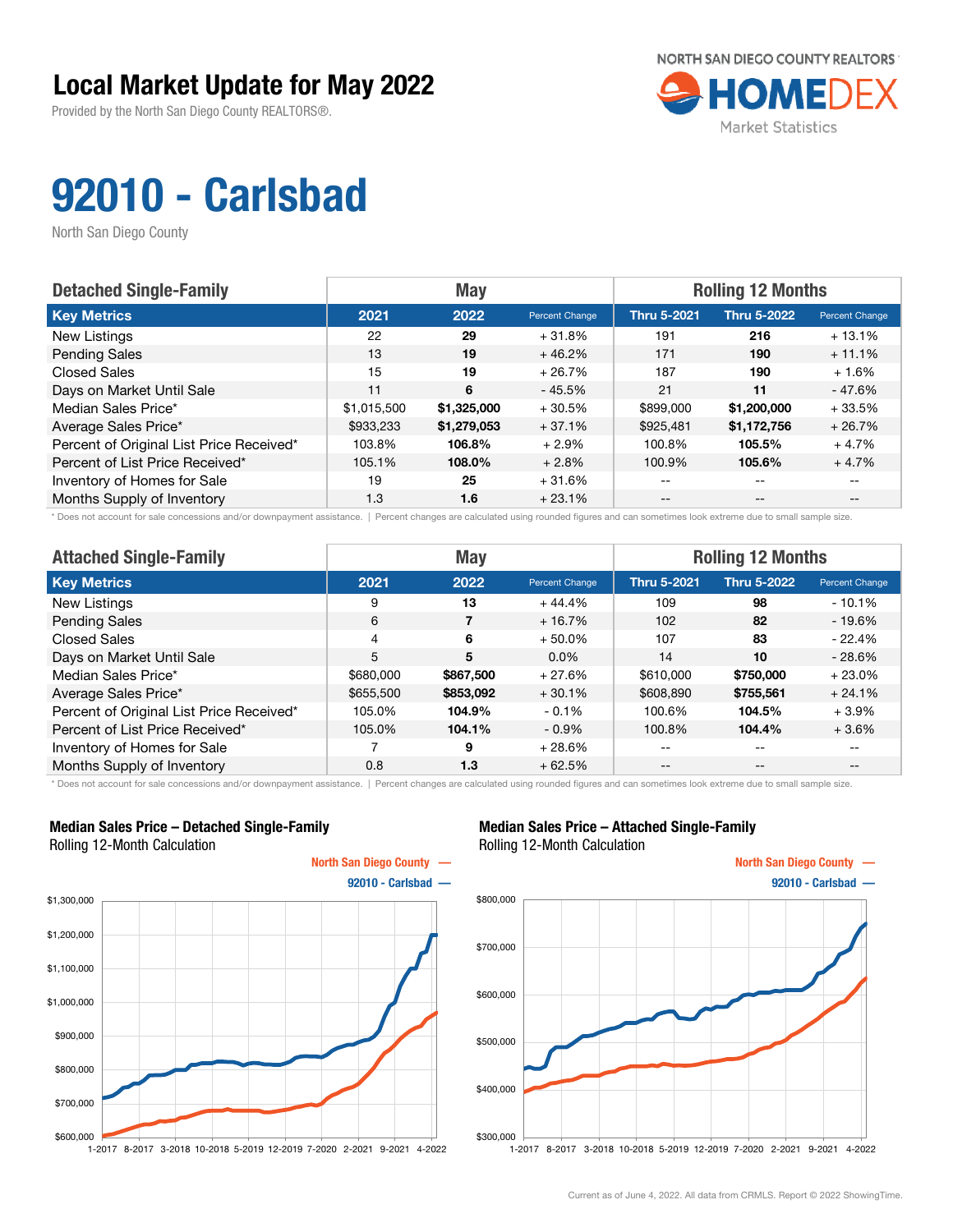Provided by the North San Diego County REALTORS®.



# 92011 - Carlsbad

North San Diego County

| <b>Detached Single-Family</b>            | <b>May</b>  |             |                | <b>Rolling 12 Months</b> |                    |                |  |
|------------------------------------------|-------------|-------------|----------------|--------------------------|--------------------|----------------|--|
| <b>Key Metrics</b>                       | 2021        | 2022        | Percent Change | <b>Thru 5-2021</b>       | <b>Thru 5-2022</b> | Percent Change |  |
| New Listings                             | 26          | 29          | $+11.5%$       | 359                      | 255                | - 29.0%        |  |
| <b>Pending Sales</b>                     | 26          | 22          | $-15.4%$       | 352                      | 220                | $-37.5%$       |  |
| <b>Closed Sales</b>                      | 19          | 16          | - 15.8%        | 355                      | 224                | $-36.9%$       |  |
| Days on Market Until Sale                | 24          | 14          | $-41.7%$       | 27                       | 16                 | $-40.7%$       |  |
| Median Sales Price*                      | \$1,430,000 | \$1,785,000 | $+24.8%$       | \$1,150,000              | \$1,550,000        | $+34.8%$       |  |
| Average Sales Price*                     | \$1,335,658 | \$1,739,000 | $+30.2%$       | \$1,115,313              | \$1,484,543        | $+33.1%$       |  |
| Percent of Original List Price Received* | 108.8%      | 106.3%      | $-2.3%$        | 98.4%                    | 104.3%             | $+6.0\%$       |  |
| Percent of List Price Received*          | 108.2%      | 106.9%      | $-1.2%$        | 99.5%                    | 104.2%             | $+4.7%$        |  |
| Inventory of Homes for Sale              | 31          | 23          | $-25.8\%$      | $- -$                    | $-$                |                |  |
| Months Supply of Inventory               | 1.1         | 1.3         | $+18.2%$       | $- -$                    | $- -$              |                |  |

\* Does not account for sale concessions and/or downpayment assistance. | Percent changes are calculated using rounded figures and can sometimes look extreme due to small sample size.

| <b>Attached Single-Family</b>            |           | <b>May</b>              |                | <b>Rolling 12 Months</b> |                    |                |  |
|------------------------------------------|-----------|-------------------------|----------------|--------------------------|--------------------|----------------|--|
| <b>Key Metrics</b>                       | 2021      | 2022                    | Percent Change | <b>Thru 5-2021</b>       | <b>Thru 5-2022</b> | Percent Change |  |
| New Listings                             | 13        | 10                      | $-23.1%$       | 118                      | 102                | $-13.6%$       |  |
| <b>Pending Sales</b>                     | 14        | $\overline{\mathbf{4}}$ | $-71.4%$       | 118                      | 94                 | $-20.3%$       |  |
| <b>Closed Sales</b>                      | 12        | 9                       | $-25.0%$       | 113                      | 99                 | - 12.4%        |  |
| Days on Market Until Sale                | 5         | 8                       | $+60.0\%$      | 15                       | 10                 | $-33.3\%$      |  |
| Median Sales Price*                      | \$817,500 | \$950,000               | $+16.2%$       | \$710,000                | \$895,000          | $+26.1%$       |  |
| Average Sales Price*                     | \$841,333 | \$1,011,667             | $+20.2%$       | \$747,873                | \$926,177          | $+23.8%$       |  |
| Percent of Original List Price Received* | 106.5%    | 104.4%                  | $-2.0\%$       | 101.1%                   | 104.9%             | $+3.8\%$       |  |
| Percent of List Price Received*          | 106.5%    | 104.8%                  | $-1.6%$        | 101.2%                   | 104.6%             | $+3.4%$        |  |
| Inventory of Homes for Sale              | 5         | 9                       | $+80.0\%$      | --                       | $- -$              | $- -$          |  |
| Months Supply of Inventory               | 0.5       | 1.1                     | $+120.0\%$     | --                       | $- -$              | --             |  |

\* Does not account for sale concessions and/or downpayment assistance. | Percent changes are calculated using rounded figures and can sometimes look extreme due to small sample size.

### Median Sales Price – Detached Single-Family Rolling 12-Month Calculation



### Median Sales Price – Attached Single-Family Rolling 12-Month Calculation

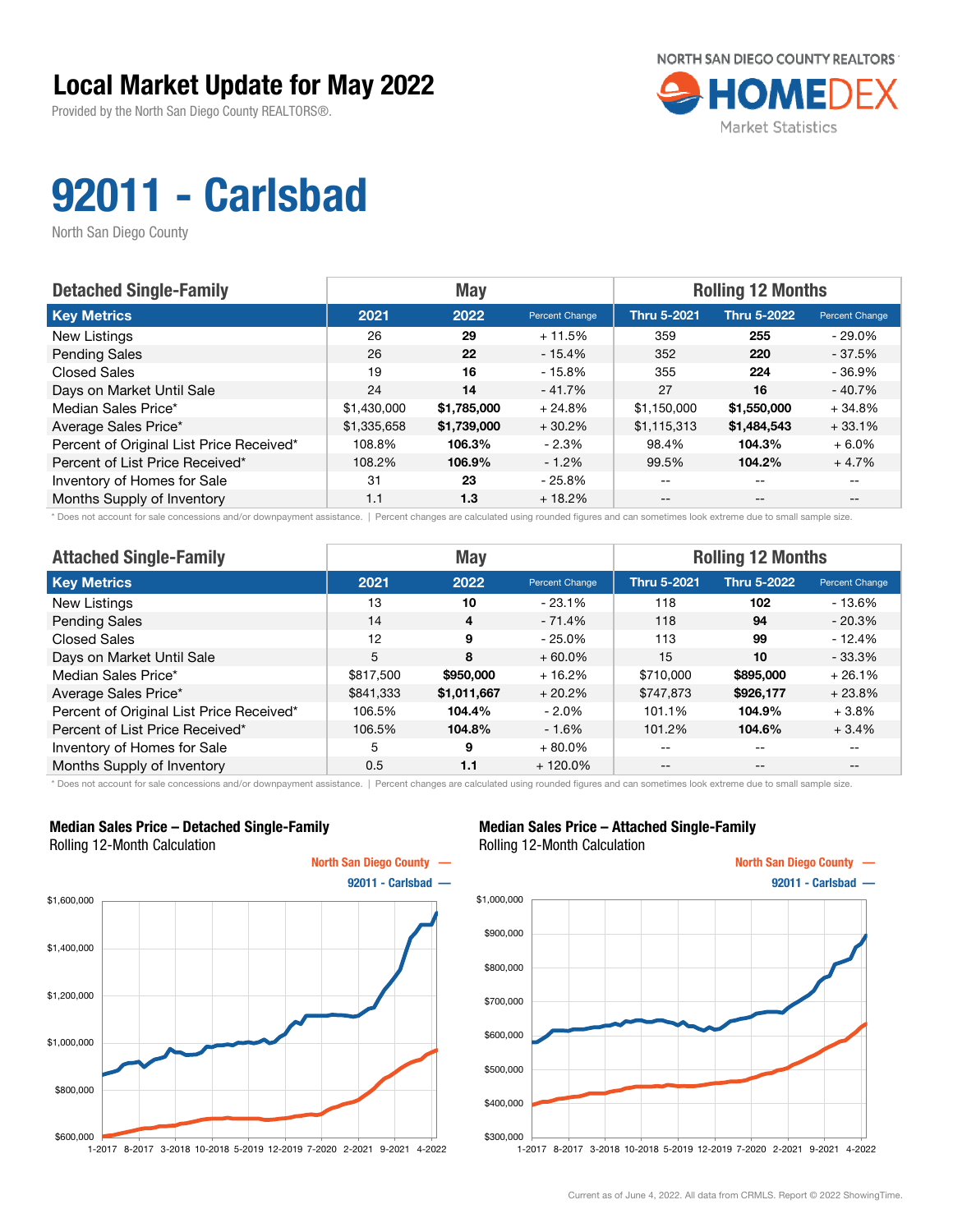Provided by the North San Diego County REALTORS®.



# 92024 - Encinitas

North San Diego County

| <b>Detached Single-Family</b>            |             | <b>May</b>  |                | <b>Rolling 12 Months</b> |                    |                |  |
|------------------------------------------|-------------|-------------|----------------|--------------------------|--------------------|----------------|--|
| <b>Key Metrics</b>                       | 2021        | 2022        | Percent Change | <b>Thru 5-2021</b>       | <b>Thru 5-2022</b> | Percent Change |  |
| New Listings                             | 74          | 37          | $-50.0\%$      | 697                      | 480                | $-31.1\%$      |  |
| <b>Pending Sales</b>                     | 52          | 31          | $-40.4%$       | 616                      | 405                | $-34.3%$       |  |
| <b>Closed Sales</b>                      | 48          | 36          | $-25.0\%$      | 590                      | 434                | $-26.4%$       |  |
| Days on Market Until Sale                | 18          | $12 \,$     | $-33.3\%$      | 29                       | 18                 | - 37.9%        |  |
| Median Sales Price*                      | \$1,772,500 | \$2,525,000 | $+42.5%$       | \$1,550,000              | \$1,950,000        | $+25.8%$       |  |
| Average Sales Price*                     | \$2,003,008 | \$2,708,408 | $+35.2%$       | \$1,745,355              | \$2,275,912        | $+30.4%$       |  |
| Percent of Original List Price Received* | 101.1%      | 106.8%      | $+5.6%$        | 98.6%                    | 103.8%             | $+5.3%$        |  |
| Percent of List Price Received*          | 101.7%      | 106.7%      | $+4.9%$        | 99.7%                    | 104.0%             | $+4.3%$        |  |
| Inventory of Homes for Sale              | 90          | 35          | $-61.1%$       | $- -$                    | $-$                |                |  |
| Months Supply of Inventory               | 1.8         | 1.0         | $-44.4%$       | $- -$                    | $- -$              |                |  |

Does not account for sale concessions and/or downpayment assistance. | Percent changes are calculated using rounded figures and can sometimes look extreme due to small sample size.

| <b>Attached Single-Family</b>            |             | <b>May</b>  |                | <b>Rolling 12 Months</b> |                    |                |  |
|------------------------------------------|-------------|-------------|----------------|--------------------------|--------------------|----------------|--|
| <b>Key Metrics</b>                       | 2021        | 2022        | Percent Change | <b>Thru 5-2021</b>       | <b>Thru 5-2022</b> | Percent Change |  |
| New Listings                             | 20          | 27          | $+35.0%$       | 227                      | 218                | $-4.0\%$       |  |
| <b>Pending Sales</b>                     | 21          | 18          | $-14.3%$       | 213                      | 188                | $-11.7%$       |  |
| <b>Closed Sales</b>                      | 22          | 11          | $-50.0%$       | 210                      | 190                | - 9.5%         |  |
| Days on Market Until Sale                | 8           | 14          | $+75.0%$       | 20                       | 11                 | $-45.0%$       |  |
| Median Sales Price*                      | \$1,002,500 | \$1,237,500 | $+23.4%$       | \$752,500                | \$1,007,500        | $+33.9%$       |  |
| Average Sales Price*                     | \$1,140,636 | \$1,595,591 | $+39.9%$       | \$901,132                | \$1,217,059        | $+35.1%$       |  |
| Percent of Original List Price Received* | 104.5%      | 109.9%      | $+5.2%$        | 100.3%                   | 104.4%             | $+4.1%$        |  |
| Percent of List Price Received*          | 104.6%      | 110.0%      | $+5.2%$        | 100.7%                   | 104.2%             | $+3.5%$        |  |
| Inventory of Homes for Sale              | 12          | 19          | $+58.3%$       | --                       | $- -$              |                |  |
| Months Supply of Inventory               | 0.7         | 1.2         | $+71.4%$       | --                       | $- -$              |                |  |

\* Does not account for sale concessions and/or downpayment assistance. | Percent changes are calculated using rounded figures and can sometimes look extreme due to small sample size.

### Median Sales Price – Detached Single-Family Rolling 12-Month Calculation



### Median Sales Price – Attached Single-Family Rolling 12-Month Calculation

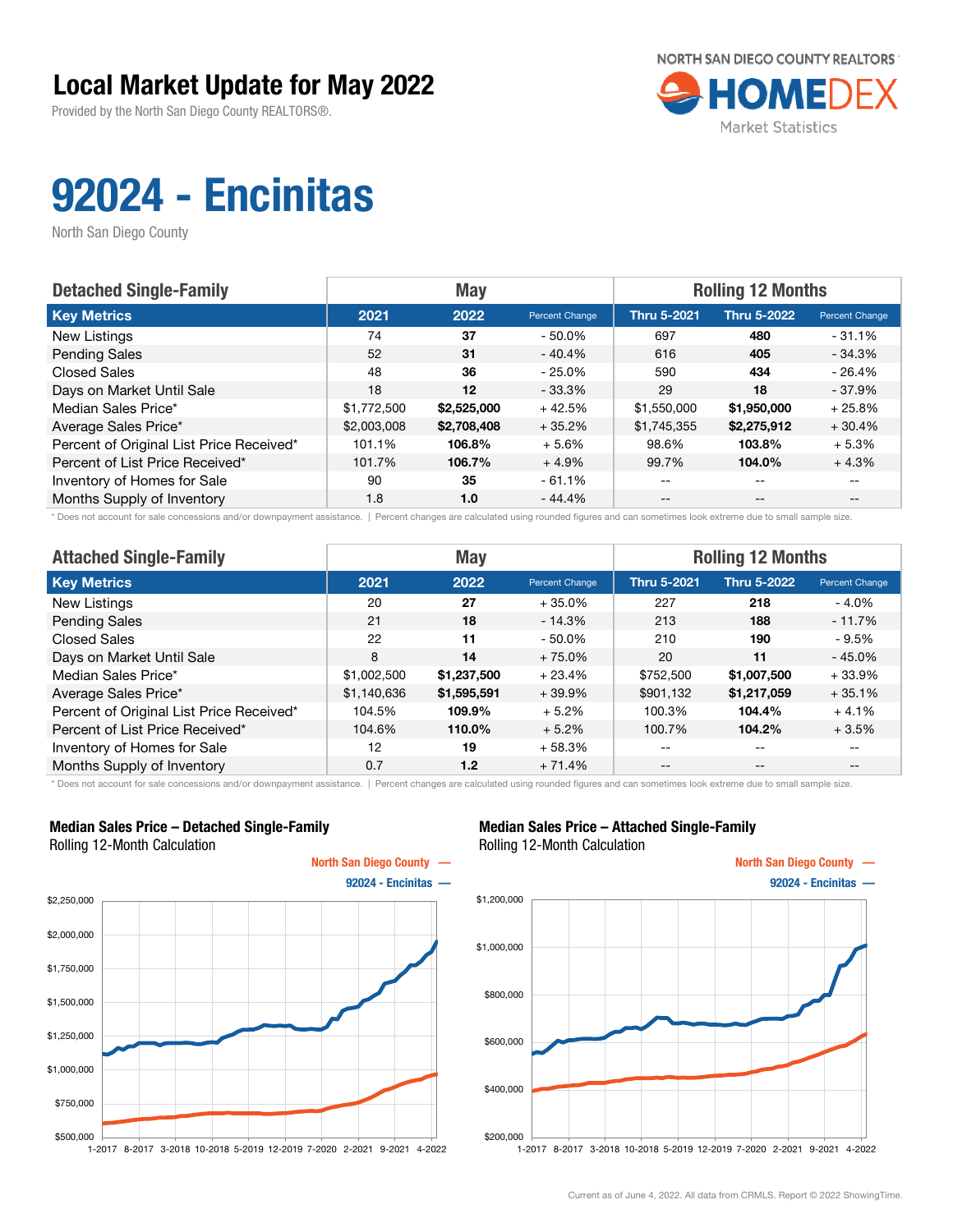Provided by the North San Diego County REALTORS®.



## 92054 - Oceanside

North San Diego County

| <b>Detached Single-Family</b>            |           | <b>May</b>  |                | <b>Rolling 12 Months</b> |                    |                       |  |
|------------------------------------------|-----------|-------------|----------------|--------------------------|--------------------|-----------------------|--|
| <b>Key Metrics</b>                       | 2021      | 2022        | Percent Change | <b>Thru 5-2021</b>       | <b>Thru 5-2022</b> | <b>Percent Change</b> |  |
| New Listings                             | 35        | 28          | $-20.0\%$      | 384                      | 345                | $-10.2\%$             |  |
| <b>Pending Sales</b>                     | 30        | 25          | $-16.7%$       | 314                      | 285                | $-9.2\%$              |  |
| <b>Closed Sales</b>                      | 21        | 28          | $+33.3%$       | 307                      | 290                | $-5.5%$               |  |
| Days on Market Until Sale                | 11        | 10          | $-9.1%$        | 26                       | 17                 | $-34.6%$              |  |
| Median Sales Price*                      | \$900,000 | \$1,195,000 | $+32.8%$       | \$827,500                | \$995,450          | $+20.3%$              |  |
| Average Sales Price*                     | \$964,500 | \$1,423,056 | $+47.5%$       | \$940.044                | \$1,159,645        | $+23.4%$              |  |
| Percent of Original List Price Received* | 103.7%    | 103.0%      | $-0.7%$        | 99.8%                    | 102.6%             | $+2.8%$               |  |
| Percent of List Price Received*          | 104.1%    | 102.8%      | $-1.2%$        | 100.5%                   | 102.6%             | $+2.1%$               |  |
| Inventory of Homes for Sale              | 48        | 29          | $-39.6%$       | --                       | $-$                |                       |  |
| Months Supply of Inventory               | 1.8       | 1.2         | $-33.3\%$      | --                       | $-$                | $- -$                 |  |

\* Does not account for sale concessions and/or downpayment assistance. | Percent changes are calculated using rounded figures and can sometimes look extreme due to small sample size.

| <b>Attached Single-Family</b>            | <b>Rolling 12 Months</b><br><b>May</b> |           |                |                    |             |                |
|------------------------------------------|----------------------------------------|-----------|----------------|--------------------|-------------|----------------|
| <b>Key Metrics</b>                       | 2021                                   | 2022      | Percent Change | <b>Thru 5-2021</b> | Thru 5-2022 | Percent Change |
| New Listings                             | 24                                     | 26        | $+8.3%$        | 252                | 222         | $-11.9%$       |
| <b>Pending Sales</b>                     | 16                                     | 22        | $+37.5%$       | 233                | 191         | $-18.0\%$      |
| <b>Closed Sales</b>                      | 13                                     | 18        | $+38.5%$       | 235                | 192         | $-18.3%$       |
| Days on Market Until Sale                | 5                                      | 13        | $+160.0\%$     | 39                 | 19          | $-51.3%$       |
| Median Sales Price*                      | \$800,000                              | \$663,000 | $-17.1%$       | \$670,000          | \$745,000   | $+11.2%$       |
| Average Sales Price*                     | \$839,867                              | \$794,333 | $-5.4%$        | \$762,458          | \$816,387   | $+7.1%$        |
| Percent of Original List Price Received* | 104.3%                                 | 103.0%    | $-1.2%$        | 98.3%              | 101.2%      | $+3.0%$        |
| Percent of List Price Received*          | 103.4%                                 | 101.9%    | $-1.5%$        | 98.7%              | 101.2%      | $+2.5%$        |
| Inventory of Homes for Sale              | 29                                     | 18        | $-37.9%$       | --                 | $- -$       | $- -$          |
| Months Supply of Inventory               | 1.5                                    | 1.1       | $-26.7%$       | $- -$              | $- -$       | $- -$          |

\* Does not account for sale concessions and/or downpayment assistance. | Percent changes are calculated using rounded figures and can sometimes look extreme due to small sample size.

### Median Sales Price – Detached Single-Family Rolling 12-Month Calculation



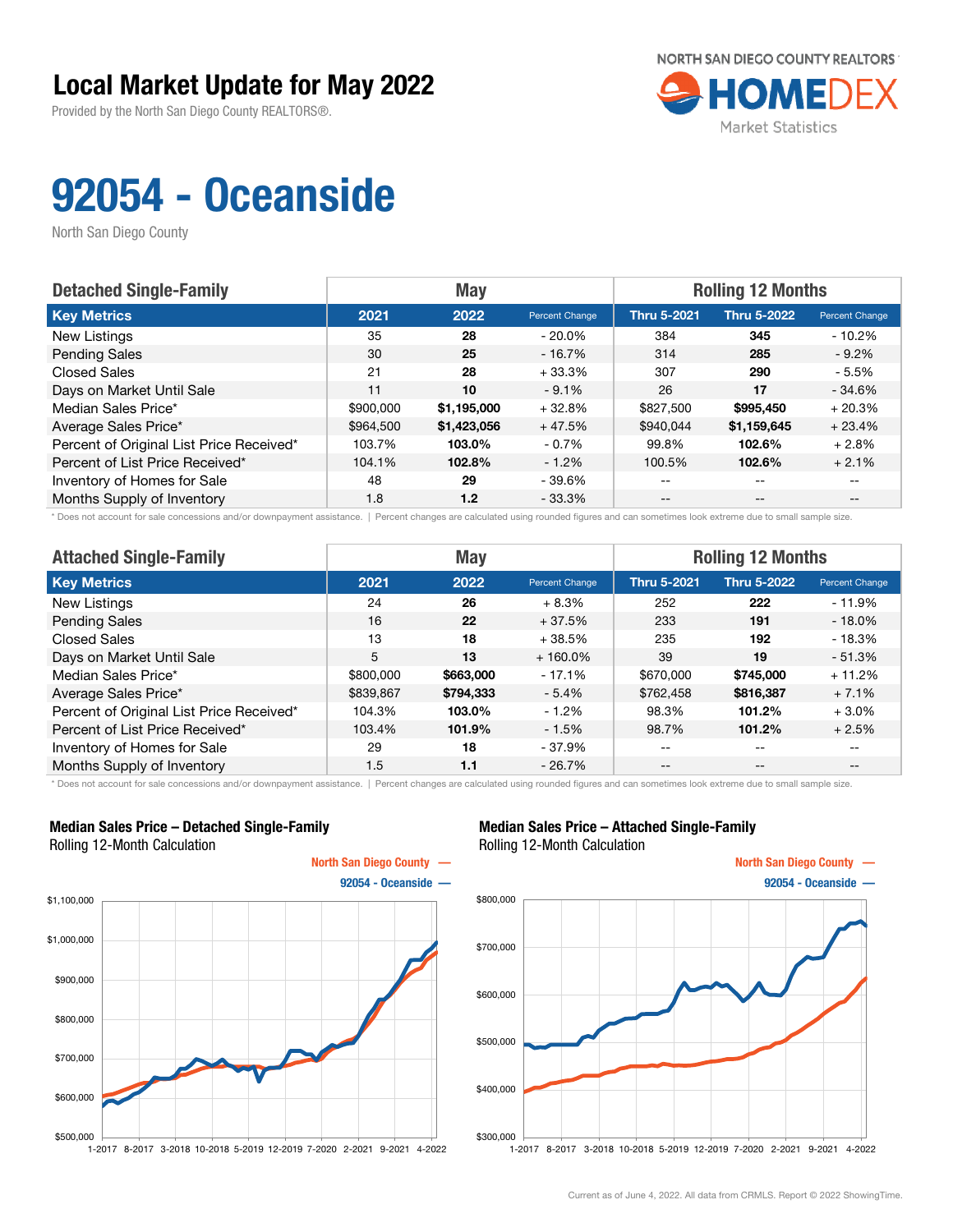Provided by the North San Diego County REALTORS®.



## 92056 - Oceanside

North San Diego County

| <b>Detached Single-Family</b>            |           | <b>May</b> |                | <b>Rolling 12 Months</b> |                    |                       |
|------------------------------------------|-----------|------------|----------------|--------------------------|--------------------|-----------------------|
| <b>Key Metrics</b>                       | 2021      | 2022       | Percent Change | <b>Thru 5-2021</b>       | <b>Thru 5-2022</b> | <b>Percent Change</b> |
| New Listings                             | 59        | 57         | - 3.4%         | 589                      | 578                | - 1.9%                |
| <b>Pending Sales</b>                     | 48        | 37         | $-22.9%$       | 554                      | 518                | $-6.5%$               |
| <b>Closed Sales</b>                      | 41        | 32         | $-22.0\%$      | 551                      | 535                | $-2.9\%$              |
| Days on Market Until Sale                | 9         | 6          | $-33.3%$       | 13                       | 9                  | $-30.8%$              |
| Median Sales Price*                      | \$740,000 | \$927,500  | $+25.3%$       | \$655,000                | \$825,000          | $+26.0%$              |
| Average Sales Price*                     | \$741.218 | \$940,406  | $+26.9%$       | \$654,891                | \$841.740          | $+28.5%$              |
| Percent of Original List Price Received* | 105.9%    | 106.2%     | $+0.3%$        | 102.2%                   | 105.0%             | $+2.7%$               |
| Percent of List Price Received*          | 105.5%    | 106.2%     | $+0.7%$        | 102.1%                   | 104.3%             | $+2.2%$               |
| Inventory of Homes for Sale              | 52        | 49         | $-5.8\%$       | $-$                      | $-$                |                       |
| Months Supply of Inventory               | 1.1       | 1.1        | $0.0\%$        | $- -$                    | $- -$              |                       |

\* Does not account for sale concessions and/or downpayment assistance. | Percent changes are calculated using rounded figures and can sometimes look extreme due to small sample size.

| <b>Attached Single-Family</b>            | <b>May</b>     |           |                | <b>Rolling 12 Months</b> |                    |                |  |
|------------------------------------------|----------------|-----------|----------------|--------------------------|--------------------|----------------|--|
| <b>Key Metrics</b>                       | 2021           | 2022      | Percent Change | <b>Thru 5-2021</b>       | <b>Thru 5-2022</b> | Percent Change |  |
| New Listings                             | 30             | 36        | $+20.0\%$      | 353                      | 334                | $-5.4%$        |  |
| <b>Pending Sales</b>                     | 26             | 25        | $-3.8\%$       | 333                      | 299                | $-10.2\%$      |  |
| <b>Closed Sales</b>                      | 26             | 27        | $+3.8%$        | 334                      | 304                | - 9.0%         |  |
| Days on Market Until Sale                | $\overline{4}$ | 10        | $+150.0\%$     | 18                       | 10                 | $-44.4%$       |  |
| Median Sales Price*                      | \$567,500      | \$690,000 | $+21.6%$       | \$500,000                | \$598,750          | $+19.8%$       |  |
| Average Sales Price*                     | \$600,692      | \$717,760 | $+19.5%$       | \$507,553                | \$628,744          | $+23.9%$       |  |
| Percent of Original List Price Received* | 103.3%         | 103.0%    | $-0.3\%$       | 101.0%                   | 103.6%             | $+2.6%$        |  |
| Percent of List Price Received*          | 103.0%         | 103.6%    | $+0.6%$        | 100.8%                   | 103.3%             | $+2.5%$        |  |
| Inventory of Homes for Sale              | 24             | 29        | $+20.8%$       | --                       | $- -$              | $- -$          |  |
| Months Supply of Inventory               | 0.9            | 1.2       | $+33.3%$       | $- -$                    | $\qquad \qquad -$  | $- -$          |  |

\* Does not account for sale concessions and/or downpayment assistance. | Percent changes are calculated using rounded figures and can sometimes look extreme due to small sample size.

### Median Sales Price – Detached Single-Family Rolling 12-Month Calculation



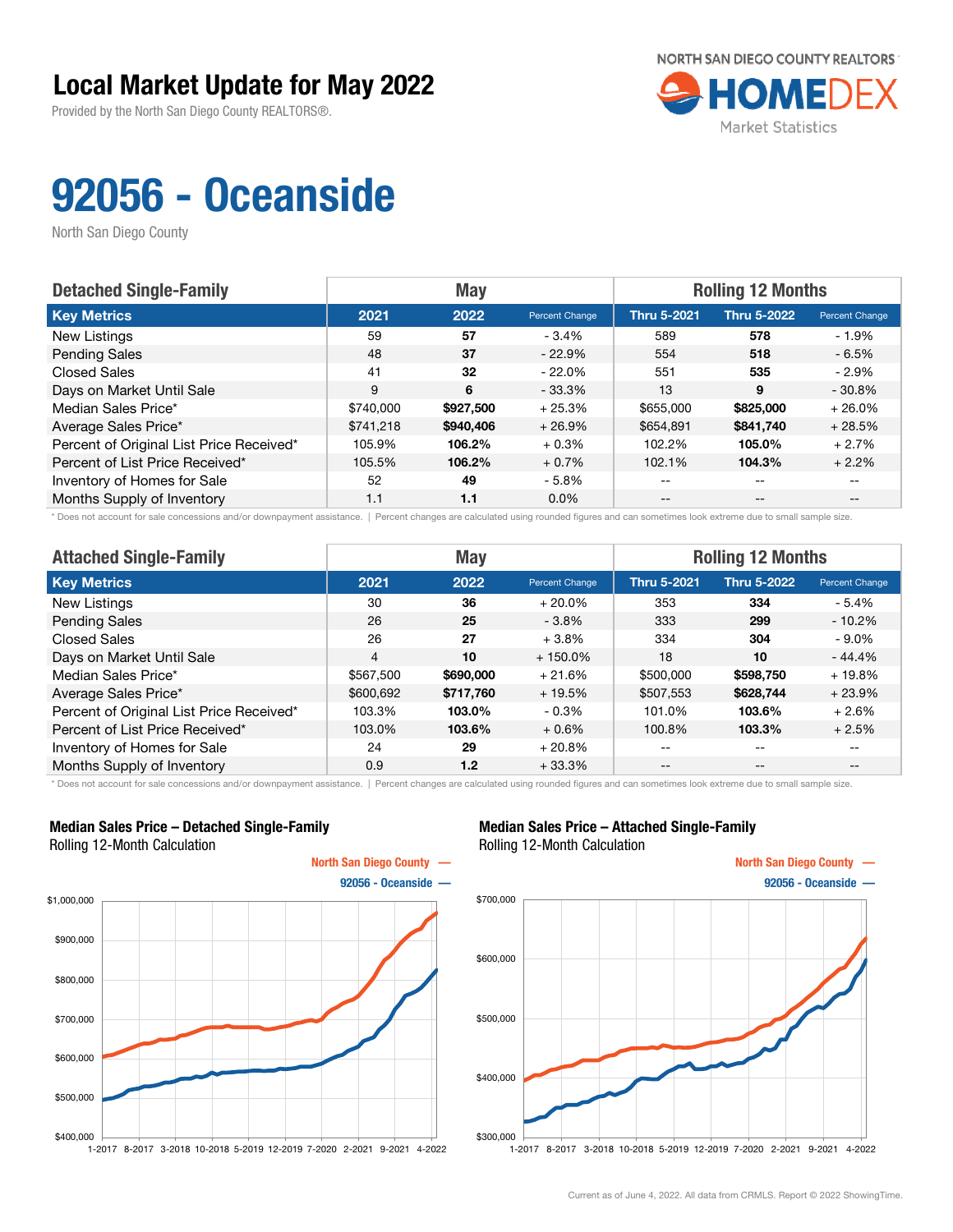Provided by the North San Diego County REALTORS®.



## 92057 - Oceanside

North San Diego County

| <b>Detached Single-Family</b>            |           | <b>May</b> |                | <b>Rolling 12 Months</b> |                    |                       |
|------------------------------------------|-----------|------------|----------------|--------------------------|--------------------|-----------------------|
| <b>Key Metrics</b>                       | 2021      | 2022       | Percent Change | <b>Thru 5-2021</b>       | <b>Thru 5-2022</b> | <b>Percent Change</b> |
| New Listings                             | 60        | 57         | $-5.0%$        | 689                      | 724                | $+5.1%$               |
| <b>Pending Sales</b>                     | 52        | 47         | $-9.6%$        | 673                      | 645                | $-4.2\%$              |
| <b>Closed Sales</b>                      | 51        | 54         | $+5.9%$        | 687                      | 656                | $-4.5%$               |
| Days on Market Until Sale                | 11        | $12 \,$    | $+9.1%$        | 19                       | 13                 | $-31.6%$              |
| Median Sales Price*                      | \$745,000 | \$862,500  | $+15.8%$       | \$630,000                | \$795,000          | $+26.2%$              |
| Average Sales Price*                     | \$723.955 | \$898,359  | $+24.1%$       | \$633,867                | \$803,553          | $+26.8%$              |
| Percent of Original List Price Received* | 106.4%    | 103.9%     | $-2.3%$        | 101.6%                   | 104.3%             | $+2.7%$               |
| Percent of List Price Received*          | 105.5%    | 103.9%     | $-1.5%$        | 101.3%                   | 104.0%             | $+2.7%$               |
| Inventory of Homes for Sale              | 54        | 53         | $-1.9%$        | $- -$                    | $-$                |                       |
| Months Supply of Inventory               | 1.0       | 1.0        | $0.0\%$        | $- -$                    | $- -$              |                       |

\* Does not account for sale concessions and/or downpayment assistance. | Percent changes are calculated using rounded figures and can sometimes look extreme due to small sample size.

| <b>Attached Single-Family</b>            |           | <b>May</b> |                | <b>Rolling 12 Months</b> |                    |                |
|------------------------------------------|-----------|------------|----------------|--------------------------|--------------------|----------------|
| <b>Key Metrics</b>                       | 2021      | 2022       | Percent Change | <b>Thru 5-2021</b>       | <b>Thru 5-2022</b> | Percent Change |
| New Listings                             | 39        | 41         | $+5.1%$        | 336                      | 383                | $+14.0%$       |
| <b>Pending Sales</b>                     | 33        | 35         | $+6.1%$        | 316                      | 331                | $+4.7%$        |
| Closed Sales                             | 30        | 25         | $-16.7\%$      | 320                      | 334                | $+4.4%$        |
| Days on Market Until Sale                | 15        | 11         | $-26.7%$       | 21                       | 13                 | $-38.1%$       |
| Median Sales Price*                      | \$424,000 | \$540,000  | $+27.4%$       | \$385,000                | \$472,650          | $+22.8%$       |
| Average Sales Price*                     | \$431,170 | \$531,764  | $+23.3%$       | \$394,583                | \$494,171          | $+25.2%$       |
| Percent of Original List Price Received* | 103.7%    | 104.2%     | $+0.5%$        | 100.1%                   | 103.5%             | $+3.4%$        |
| Percent of List Price Received*          | 103.8%    | 104.2%     | $+0.4%$        | 100.4%                   | 103.4%             | $+3.0%$        |
| Inventory of Homes for Sale              | 22        | 36         | $+63.6%$       | --                       | $\qquad \qquad -$  | --             |
| Months Supply of Inventory               | 0.8       | 1.3        | $+62.5%$       | $- -$                    | $- -$              | --             |

\* Does not account for sale concessions and/or downpayment assistance. | Percent changes are calculated using rounded figures and can sometimes look extreme due to small sample size.

### Median Sales Price – Detached Single-Family Rolling 12-Month Calculation



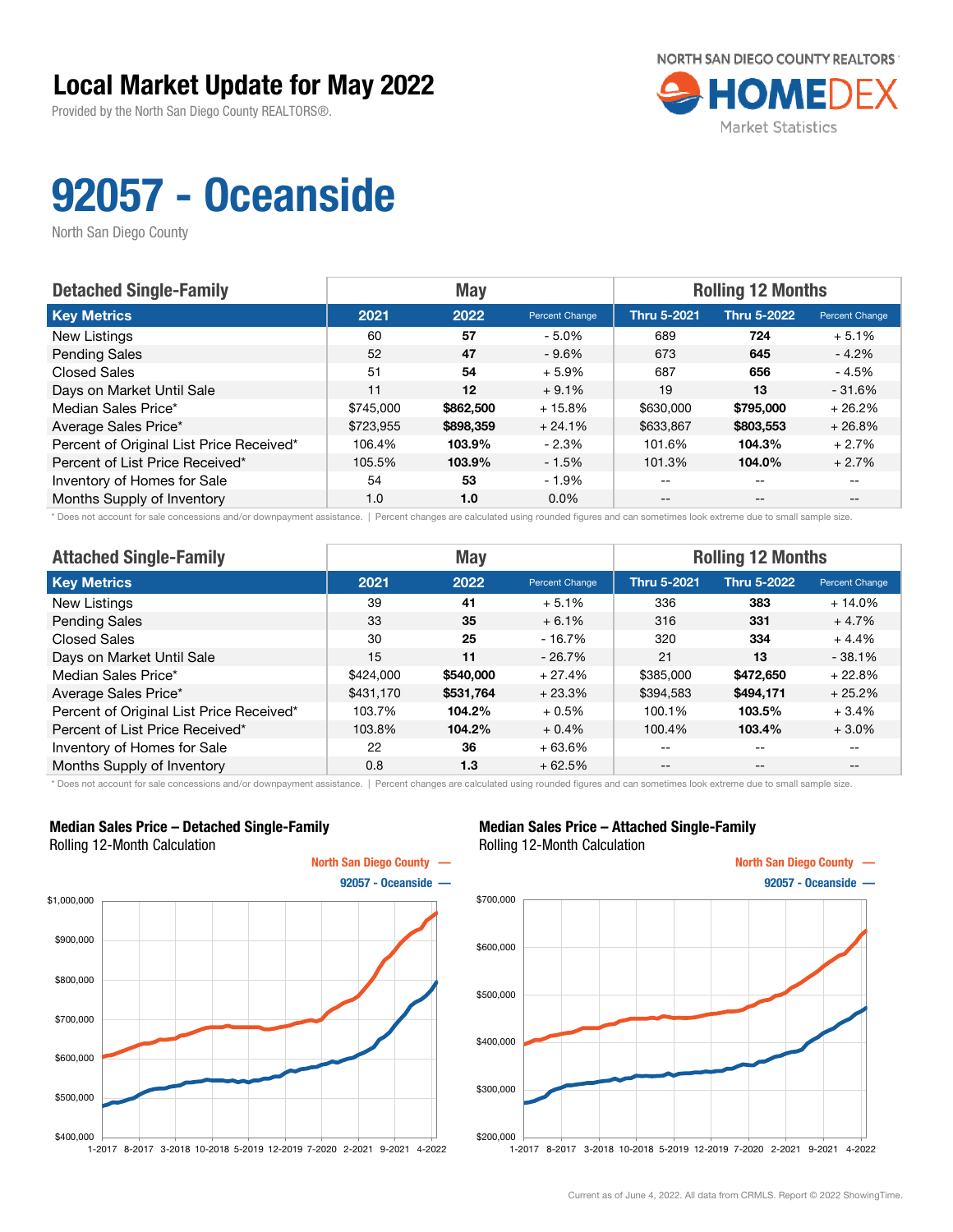Provided by the North San Diego County REALTORS®.



## 92058 - Oceanside

North San Diego County

| <b>Detached Single-Family</b>            |           | <b>May</b> |                | <b>Rolling 12 Months</b> |                    |                       |
|------------------------------------------|-----------|------------|----------------|--------------------------|--------------------|-----------------------|
| <b>Key Metrics</b>                       | 2021      | 2022       | Percent Change | <b>Thru 5-2021</b>       | <b>Thru 5-2022</b> | <b>Percent Change</b> |
| New Listings                             | 13        | 13         | $0.0\%$        | 172                      | 183                | $+6.4%$               |
| <b>Pending Sales</b>                     | 14        | 9          | $-35.7%$       | 166                      | 161                | $-3.0\%$              |
| <b>Closed Sales</b>                      | 16        | 15         | $-6.3\%$       | 176                      | 163                | - 7.4%                |
| Days on Market Until Sale                | 14        | 9          | $-35.7%$       | 27                       | 13                 | $-51.9%$              |
| Median Sales Price*                      | \$640,000 | \$780,000  | $+21.9%$       | \$545,000                | \$750,000          | $+37.6%$              |
| Average Sales Price*                     | \$543,213 | \$786,433  | $+44.8%$       | \$495.108                | \$723,942          | $+46.2%$              |
| Percent of Original List Price Received* | 104.7%    | 105.4%     | $+0.7%$        | 99.6%                    | 103.3%             | $+3.7%$               |
| Percent of List Price Received*          | 102.6%    | 103.7%     | $+1.1%$        | 100.2%                   | 102.4%             | $+2.2%$               |
| Inventory of Homes for Sale              | 17        | 14         | - 17.6%        | $- -$                    | $-$                |                       |
| Months Supply of Inventory               | 1.2       | 1.0        | $-16.7%$       | $- -$                    | $- -$              |                       |

\* Does not account for sale concessions and/or downpayment assistance. | Percent changes are calculated using rounded figures and can sometimes look extreme due to small sample size.

| <b>Attached Single-Family</b>            | <b>Rolling 12 Months</b><br><b>May</b> |                |                |                    |                    |                          |
|------------------------------------------|----------------------------------------|----------------|----------------|--------------------|--------------------|--------------------------|
| <b>Key Metrics</b>                       | 2021                                   | 2022           | Percent Change | <b>Thru 5-2021</b> | <b>Thru 5-2022</b> | Percent Change           |
| New Listings                             | 17                                     | 9              | $-47.1%$       | 107                | 118                | $+10.3%$                 |
| <b>Pending Sales</b>                     | 16                                     | 5              | $-68.8%$       | 97                 | 109                | $+12.4%$                 |
| <b>Closed Sales</b>                      | 6                                      | $\overline{2}$ | $-66.7%$       | 89                 | 122                | $+37.1%$                 |
| Days on Market Until Sale                | $\overline{4}$                         | 10             | $+150.0\%$     | 12                 | 9                  | $-25.0%$                 |
| Median Sales Price*                      | \$506,250                              | \$647,500      | $+27.9%$       | \$405,000          | \$505,500          | $+24.8%$                 |
| Average Sales Price*                     | \$498,950                              | \$647,500      | $+29.8%$       | \$405,709          | \$505,019          | $+24.5%$                 |
| Percent of Original List Price Received* | 107.7%                                 | 114.3%         | $+6.1%$        | 101.9%             | 105.2%             | $+3.2%$                  |
| Percent of List Price Received*          | 107.7%                                 | 108.3%         | $+0.6%$        | 101.7%             | 103.7%             | $+2.0%$                  |
| Inventory of Homes for Sale              | 10                                     | 8              | $-20.0\%$      | --                 | $- -$              | $\overline{\phantom{m}}$ |
| Months Supply of Inventory               | 1.2                                    | 0.9            | $-25.0%$       | $- -$              | $\qquad \qquad -$  | $- -$                    |

\* Does not account for sale concessions and/or downpayment assistance. | Percent changes are calculated using rounded figures and can sometimes look extreme due to small sample size.

### Median Sales Price – Detached Single-Family Rolling 12-Month Calculation